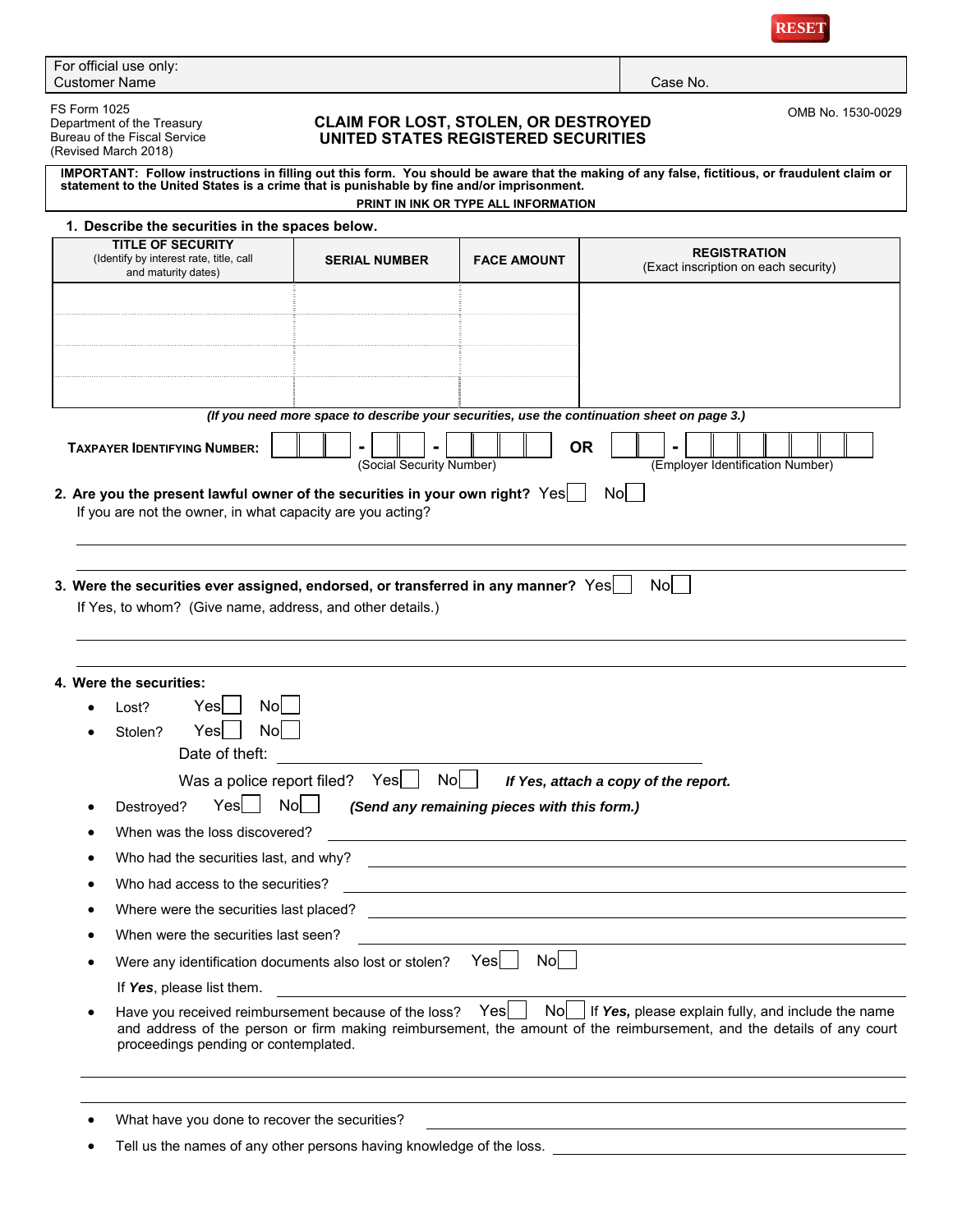### **5. If you have been appointed legal representative** *(see Item 5 in the Instructions):*

- What is your legal capacity?
- Are you court-appointed?  $Yes$  No  $\Box$ **6. If a minor is named on the securities:** • What is his/her age? **What is his/her social security number?** • What is your relationship to the minor?

**7.** We severally petition the Secretary of the Treasury for relief as authorized by law, and if relief is granted, acknowledge that the original securities become the property of the United States. Upon the granting of relief, we assign all our right, title, and interest in the original securities to the United States and bind ourselves, our heirs, executors, administrators, successors and assigns, jointly and severally: (1) to surrender the original securities to the Department of the Treasury if they are recovered; (2) to hold the United States harmless due to any claim by any other parties having, or claiming to have, interests in these securities; and (3) upon demand by the Department of the Treasury, to indemnify unconditionally the United States and to repay to the Department of the Treasury all sums of money which the Department may pay due to the redemption of these original securities, including any interest, administrative costs and penalties, and any other liability or losses incurred as a result of the redemption. We consent to the release of any information contained in this form or regarding the securities described to any party having an ownership or entitlement interest in these securities.

We certify under penalty of perjury and severally affirm and say that the securities described on this form have been lost, stolen, or destroyed and that the information given is true to the best of our knowledge and belief.

| Sign here:                                                                                                                                                                                                                                                                                                                                                                                                    | (Signature)                        |                                                                                                                                                                                                                                                                                                                                                                                                                       | Sign here:                                                                                                                | (Signature)                        |                                       |
|---------------------------------------------------------------------------------------------------------------------------------------------------------------------------------------------------------------------------------------------------------------------------------------------------------------------------------------------------------------------------------------------------------------|------------------------------------|-----------------------------------------------------------------------------------------------------------------------------------------------------------------------------------------------------------------------------------------------------------------------------------------------------------------------------------------------------------------------------------------------------------------------|---------------------------------------------------------------------------------------------------------------------------|------------------------------------|---------------------------------------|
|                                                                                                                                                                                                                                                                                                                                                                                                               |                                    |                                                                                                                                                                                                                                                                                                                                                                                                                       |                                                                                                                           |                                    |                                       |
|                                                                                                                                                                                                                                                                                                                                                                                                               | (Number and Street or Rural Route) |                                                                                                                                                                                                                                                                                                                                                                                                                       |                                                                                                                           | (Number and Street or Rural Route) |                                       |
| (City)                                                                                                                                                                                                                                                                                                                                                                                                        | (State)                            | (ZIP Code)                                                                                                                                                                                                                                                                                                                                                                                                            | (City)                                                                                                                    | (State)                            | (ZIP Code)                            |
| (Social Security Number)                                                                                                                                                                                                                                                                                                                                                                                      |                                    | - OR – (Employer Identification Number)                                                                                                                                                                                                                                                                                                                                                                               | (Social Security Number)                                                                                                  |                                    | - OR (Employer Identification Number) |
| (Daytime Telephone Number)                                                                                                                                                                                                                                                                                                                                                                                    |                                    | (Daytime Telephone Number)                                                                                                                                                                                                                                                                                                                                                                                            |                                                                                                                           |                                    |                                       |
| (E-Mail Address)                                                                                                                                                                                                                                                                                                                                                                                              |                                    |                                                                                                                                                                                                                                                                                                                                                                                                                       | (E-Mail Address)                                                                                                          |                                    |                                       |
|                                                                                                                                                                                                                                                                                                                                                                                                               |                                    |                                                                                                                                                                                                                                                                                                                                                                                                                       | Certifying Officer - The individuals must sign in your presence. Complete the certification and affix your stamp or seal. |                                    |                                       |
| I CERTIFY that                                                                                                                                                                                                                                                                                                                                                                                                |                                    |                                                                                                                                                                                                                                                                                                                                                                                                                       | I CERTIFY that                                                                                                            |                                    |                                       |
| whose identity is known or was proven to me, personally                                                                                                                                                                                                                                                                                                                                                       |                                    |                                                                                                                                                                                                                                                                                                                                                                                                                       | whose identity is known or was proven to me, personally                                                                   |                                    |                                       |
| appeared before me this $\frac{1}{\sqrt{1-\frac{1}{\sqrt{1-\frac{1}{\sqrt{1-\frac{1}{\sqrt{1-\frac{1}{\sqrt{1-\frac{1}{\sqrt{1-\frac{1}{\sqrt{1-\frac{1}{\sqrt{1-\frac{1}{\sqrt{1-\frac{1}{\sqrt{1-\frac{1}{\sqrt{1-\frac{1}{\sqrt{1-\frac{1}{\sqrt{1-\frac{1}{\sqrt{1-\frac{1}{\sqrt{1-\frac{1}{\sqrt{1-\frac{1}{\sqrt{1-\frac{1}{\sqrt{1-\frac{1}{\sqrt{1-\frac{1}{\sqrt{1-\frac{1}{\sqrt{1-\frac{1}{\sqrt$ |                                    | appeared before me this $\frac{1}{\sqrt{1-\frac{1}{2}}}\cdot\frac{1}{\sqrt{1-\frac{1}{2}}}\cdot\frac{1}{\sqrt{1-\frac{1}{2}}}\cdot\frac{1}{\sqrt{1-\frac{1}{2}}}\cdot\frac{1}{\sqrt{1-\frac{1}{2}}}\cdot\frac{1}{\sqrt{1-\frac{1}{2}}}\cdot\frac{1}{\sqrt{1-\frac{1}{2}}}\cdot\frac{1}{\sqrt{1-\frac{1}{2}}}\cdot\frac{1}{\sqrt{1-\frac{1}{2}}}\cdot\frac{1}{\sqrt{1-\frac{1}{2}}}\cdot\frac{1}{\sqrt{1-\frac{1}{2}}$ |                                                                                                                           |                                    |                                       |
|                                                                                                                                                                                                                                                                                                                                                                                                               |                                    |                                                                                                                                                                                                                                                                                                                                                                                                                       |                                                                                                                           |                                    |                                       |
| $\frac{1}{(Year)}$ , at $-$                                                                                                                                                                                                                                                                                                                                                                                   | (City)                             | $\overbrace{\hspace{2.5cm}}^{(State)}$                                                                                                                                                                                                                                                                                                                                                                                | $\frac{1}{\text{(Year)}}$ , at                                                                                            | $\overline{(City)}$                | (State)                               |
| and signed this form.                                                                                                                                                                                                                                                                                                                                                                                         |                                    |                                                                                                                                                                                                                                                                                                                                                                                                                       | and signed this form.                                                                                                     |                                    |                                       |
|                                                                                                                                                                                                                                                                                                                                                                                                               | (Signature of Certifying Officer)  |                                                                                                                                                                                                                                                                                                                                                                                                                       |                                                                                                                           | (Signature of Certifying Officer)  |                                       |
| (OFFICIAL STAMP                                                                                                                                                                                                                                                                                                                                                                                               |                                    |                                                                                                                                                                                                                                                                                                                                                                                                                       | (OFFICIAL STAMP                                                                                                           |                                    |                                       |
| OR SEAL)                                                                                                                                                                                                                                                                                                                                                                                                      | (Title of Certifying Officer)      |                                                                                                                                                                                                                                                                                                                                                                                                                       | OR SEAL)                                                                                                                  | (Title of Certifying Officer)      |                                       |
|                                                                                                                                                                                                                                                                                                                                                                                                               | (Address)                          |                                                                                                                                                                                                                                                                                                                                                                                                                       |                                                                                                                           | (Address)                          |                                       |

#### *You must wait until you are in the presence of a certifying officer to sign this form.*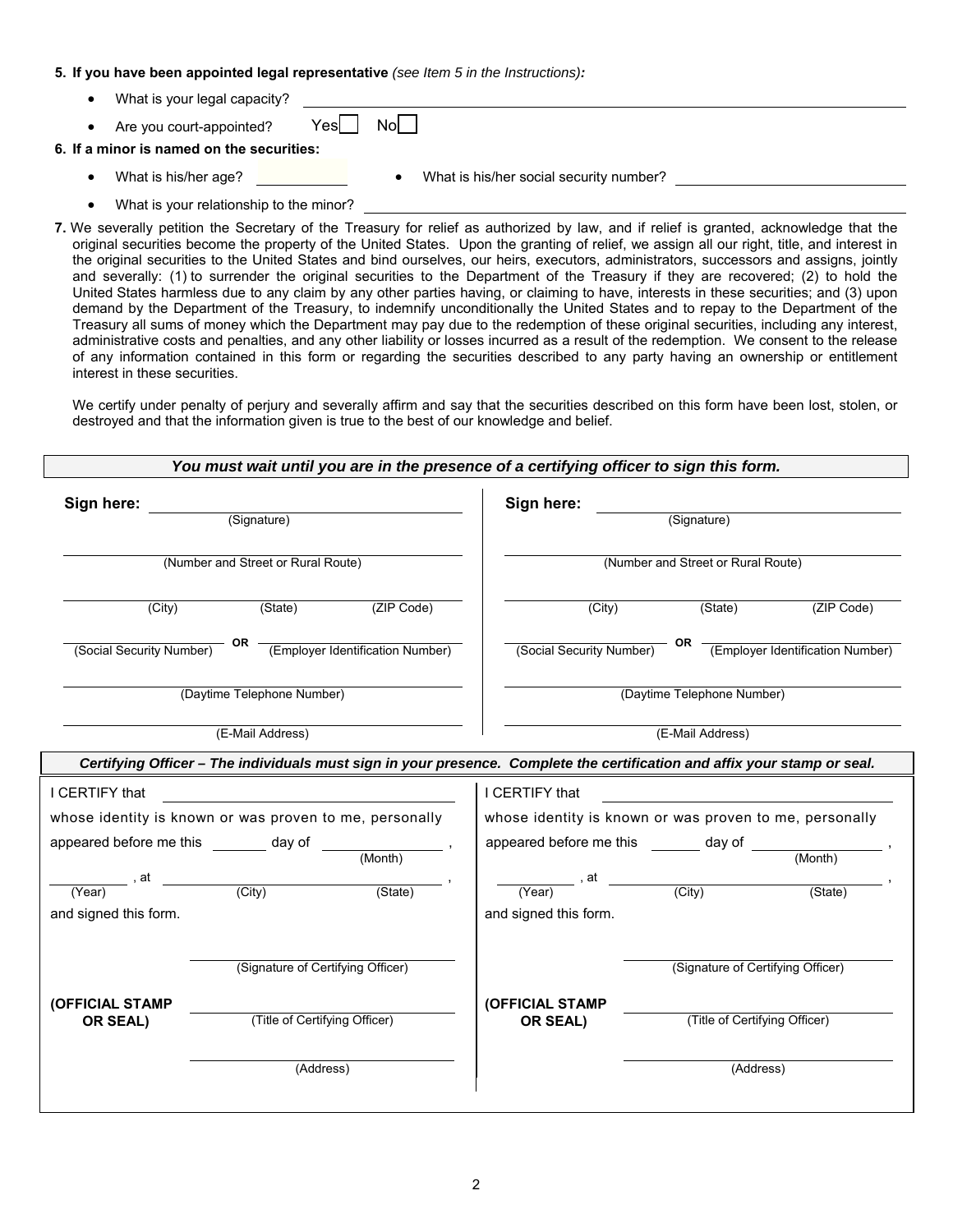# **Continuation of description of securities in Item 1:**

| <b>TITLE OF SECURITY</b><br>(Identify by interest rate, title, call<br>and maturity dates) | <b>SERIAL NUMBER</b> | <b>FACE AMOUNT</b> | <b>REGISTRATION</b><br>(Exact inscription on each security) |
|--------------------------------------------------------------------------------------------|----------------------|--------------------|-------------------------------------------------------------|
|                                                                                            |                      |                    |                                                             |
|                                                                                            |                      |                    |                                                             |
|                                                                                            |                      |                    |                                                             |
|                                                                                            |                      |                    |                                                             |
|                                                                                            |                      |                    |                                                             |
|                                                                                            |                      |                    |                                                             |
|                                                                                            |                      |                    |                                                             |
|                                                                                            |                      |                    |                                                             |
|                                                                                            |                      |                    |                                                             |
|                                                                                            |                      |                    |                                                             |
|                                                                                            |                      |                    |                                                             |
|                                                                                            |                      |                    |                                                             |
|                                                                                            |                      |                    |                                                             |
|                                                                                            |                      |                    |                                                             |
|                                                                                            |                      |                    |                                                             |
|                                                                                            |                      |                    |                                                             |
|                                                                                            |                      |                    |                                                             |
|                                                                                            |                      |                    |                                                             |
|                                                                                            |                      |                    |                                                             |
|                                                                                            |                      |                    |                                                             |
|                                                                                            |                      |                    |                                                             |
|                                                                                            |                      |                    |                                                             |
|                                                                                            |                      |                    |                                                             |
|                                                                                            |                      |                    |                                                             |
|                                                                                            |                      |                    |                                                             |
|                                                                                            |                      |                    |                                                             |
|                                                                                            |                      |                    |                                                             |
|                                                                                            |                      |                    |                                                             |
|                                                                                            |                      |                    |                                                             |

*(If you need more space to describe your securities, use a continuation sheet and attach it to the form.)*